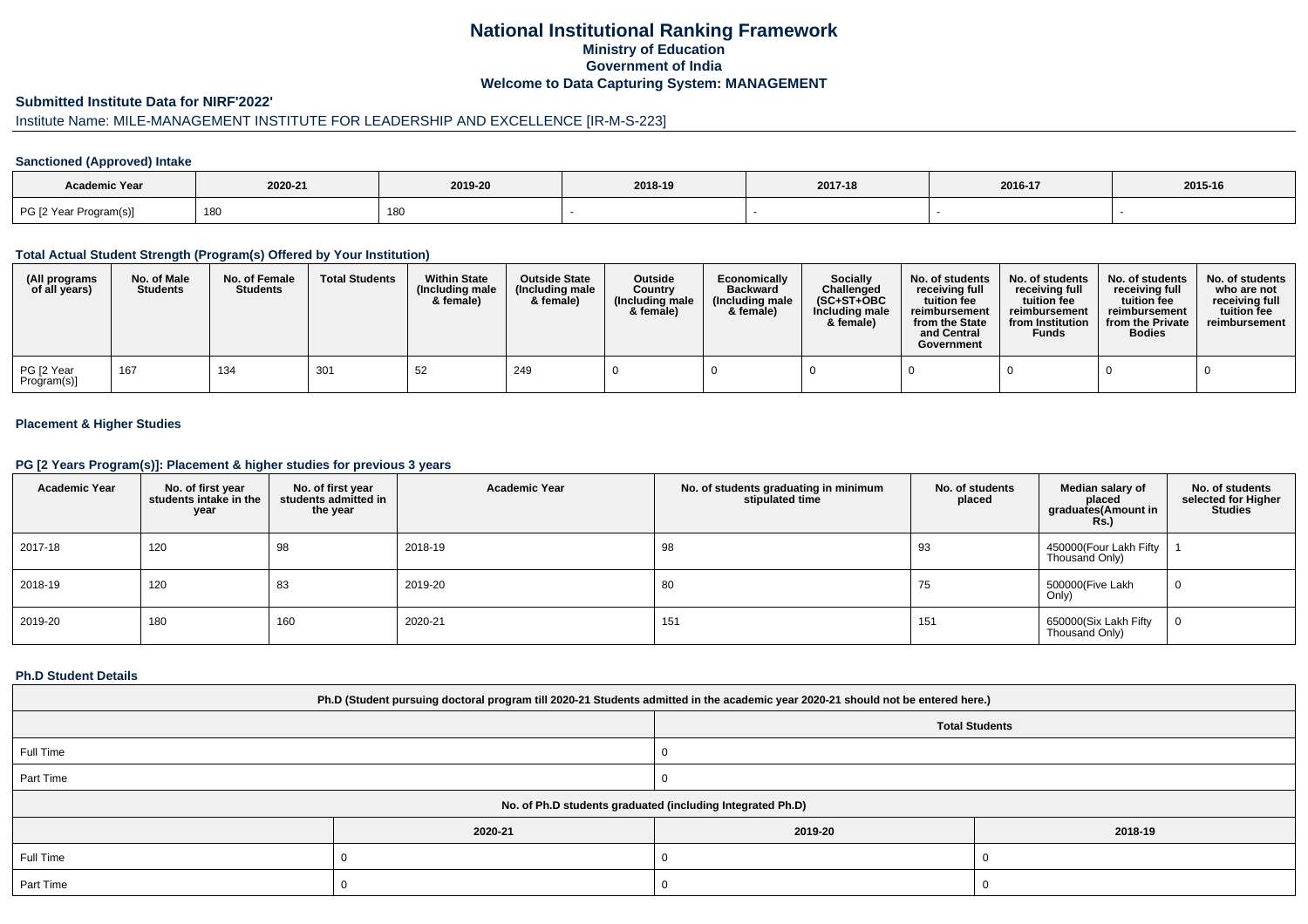#### **Financial Resources: Utilised Amount for the Capital expenditure for previous 3 years**

| <b>Academic Year</b><br>2020-21                                                                                                                                         |                        | 2019-20  | 2018-19                |  |  |  |  |  |
|-------------------------------------------------------------------------------------------------------------------------------------------------------------------------|------------------------|----------|------------------------|--|--|--|--|--|
|                                                                                                                                                                         | <b>Utilised Amount</b> |          | <b>Utilised Amount</b> |  |  |  |  |  |
| Annual Capital Expenditure on Academic Activities and Resources (excluding expenditure on buildings)                                                                    |                        |          |                        |  |  |  |  |  |
| Library (Books, Journals and e-Resources only)                                                                                                                          | 0 (Zero)               | 0 (Zero) | 0 (Zero)               |  |  |  |  |  |
| Expenditure on setting up/upgradation of laboratory                                                                                                                     | $0$ (Zero)             | 0 (Zero) | 0 (Zero)               |  |  |  |  |  |
| Other expenditure on creation of Capital Assets (For setting up classrooms, seminar hall, conference hall, library excluding expenditure on Land ,Building, Roads etc.) | 0 (Zero)               | 0 (Zero) | 0 (Zero)               |  |  |  |  |  |

## **Financial Resources: Utilised Amount for the Operational expenditure for previous 3 years**

| <b>Academic Year</b>                                                                                                                                                                           | 2020-21                                                                                  | 2019-20                                                                                         | 2018-19                                                                                     |  |  |  |  |  |
|------------------------------------------------------------------------------------------------------------------------------------------------------------------------------------------------|------------------------------------------------------------------------------------------|-------------------------------------------------------------------------------------------------|---------------------------------------------------------------------------------------------|--|--|--|--|--|
|                                                                                                                                                                                                | <b>Utilised Amount</b>                                                                   |                                                                                                 | <b>Utilised Amount</b>                                                                      |  |  |  |  |  |
| <b>Annual Operational Expenditure</b>                                                                                                                                                          |                                                                                          |                                                                                                 |                                                                                             |  |  |  |  |  |
| Salaries (Teaching and Non Teaching staff)                                                                                                                                                     | 40437594 (Four Crores Four Lakhs Thirty Seven Thousand<br>Five Hundred Ninety Four Only) | 33546973 (Three Crores Thirty Five Lakhs Forty Six Thousand<br>Nine Hundred Seventy Three Only) | 18535366 (One Crore Eighty Five Lakhs Thirty Five thousand<br>Three Hundred Sixty Six only) |  |  |  |  |  |
| Maintenance of Academic Infrastructure or consumables and<br>other running expenditures(excluding maintenance of hostels<br>and allied services, rent of the building, depreciation cost, etc) | 64757405 (Six Crores Forty Seven Lakhs Fifty Seven thousand<br>Four Hundred Five Only)   | 64088925 (Six Crores Forty Lakhs Eighty Eight Thousand Nine<br>Hundred Twenty Five Only)        | 44259179 (Four Crores Forty Two Lakhs Fifty Nine Thousand<br>One Hundred Seventy nine only) |  |  |  |  |  |
| Seminars/Conferences/Workshops                                                                                                                                                                 | 2056116 (Twenty Lakhs Fifty Six Thousand One Hundred<br>Sixteen Only)                    | 225363 (Two Lakhs Twenty Five Thousand Three Hundred<br>Sixty Three Only)                       | 452398 (Four Lakh Fifty Two thousand Three Hundred Ninety<br>Eight Only)                    |  |  |  |  |  |

### **Sponsored Research Details**

| <b>Financial Year</b>                    | 2020-21 | 2019-20 | 2018-19 |
|------------------------------------------|---------|---------|---------|
| Total no. of Sponsored Projects          |         |         |         |
| Total no. of Funding Agencies            |         |         |         |
| Total Amount Received (Amount in Rupees) |         |         |         |
| Amount Received in Words                 | zero    | Zero    | Zero    |

# **Consultancy Project Details**

| <b>Financial Year</b>                    | 2020-21                             | 2019-20 | 2018-19                           |  |
|------------------------------------------|-------------------------------------|---------|-----------------------------------|--|
| Total no. of Consultancy Projects        |                                     |         |                                   |  |
| Total no. of Client Organizations        |                                     |         |                                   |  |
| Total Amount Received (Amount in Rupees) | 736000                              |         | 245000                            |  |
| Amount Received in Words                 | Seven Lakh Thirty Six Thousand Only | Zero    | Two Lakh Forty Five Thousand Only |  |

## **Executive Development Program/Management Development Programs**

| i ed | $\frac{1}{2}$<br>$2020 -$<br>$- - - - -$ | กา ฉ_ว.<br>$2013-Z0$ | and a state of the state of<br>-40<br>2018-19 |
|------|------------------------------------------|----------------------|-----------------------------------------------|
|------|------------------------------------------|----------------------|-----------------------------------------------|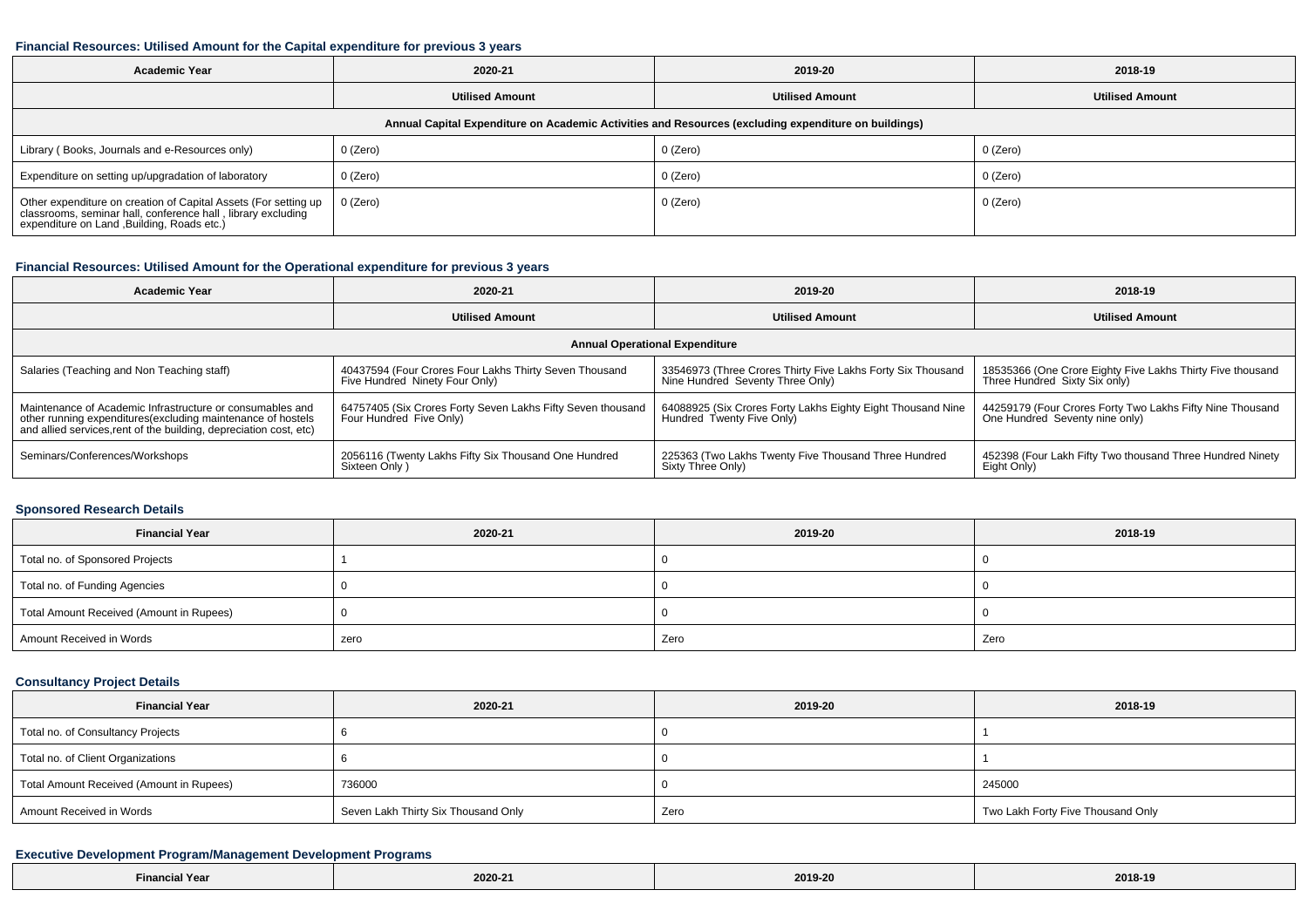| Total no. of Executive Development Programs/ Management<br>Development Programs   |                     |      |      |
|-----------------------------------------------------------------------------------|---------------------|------|------|
| Total no. of Participants                                                         | 1201                |      |      |
| Total Annual Earnings (Amount in Rupees)(Excluding Lodging<br>& Boarding Charges) | 60000               |      |      |
| Total Annual Earnings in Words                                                    | Sixty Thousand Only | Zero | Zero |

# **PCS Facilities: Facilities of physically challenged students**

| 1. Do your institution buildings have Lifts/Ramps?                                                                                                         | Yes, more than 80% of the buildings |
|------------------------------------------------------------------------------------------------------------------------------------------------------------|-------------------------------------|
| 2. Do your institution have provision for walking aids, including wheelchairs and transportation from one building to another for<br>handicapped students? | Yes                                 |
| 3. Do your institution buildings have specially designed toilets for handicapped students?                                                                 | Yes, more than 80% of the buildings |

# **Faculty Details**

| Srno           | <b>Name</b>              | Age | Designation                                         | Gender | Qualification | <b>Experience (In</b><br>Months) | <b>Currently working</b><br>with institution? | <b>Joining Date</b> | <b>Leaving Date</b> | <b>Association type</b> |
|----------------|--------------------------|-----|-----------------------------------------------------|--------|---------------|----------------------------------|-----------------------------------------------|---------------------|---------------------|-------------------------|
|                | Parmeshwar Kawale        | 35  | <b>Assistant Professor</b>                          | Male   | <b>MBA</b>    | 156                              | Yes                                           | 01-05-2014          | $\mathbf{u}$        | Regular                 |
| $\overline{2}$ | Vikram Singh             | 42  | <b>Assistant Professor</b>                          | Male   | PGDM          | 140                              | Yes                                           | 18-11-2016          | $\sim$              | Regular                 |
| 3              | Swati Yeole              | 42  | Associate Professor                                 | Female | Ph.D          | 228                              | Yes                                           | 02-01-2020          | $\sim$              | Regular                 |
| 4              | Vijay Bohra              | 33  | <b>Assistant Professor</b>                          | Male   | <b>MBA</b>    | 108                              | Yes                                           | 17-09-2018          | $\sim$              | Regular                 |
| 5              | Jitender Kumar<br>Sharma | 52  | Dean / Principal /<br>Director / Vice<br>Chancellor | Male   | Ph.D          | 360                              | Yes                                           | 16-07-2018          | $\sim$              | Regular                 |
| 6              | Chandrakant Singh        | 32  | <b>Assistant Professor</b>                          | Male   | <b>MBA</b>    | 108                              | Yes                                           | 09-08-2017          | $\sim$              | Regular                 |
| $\overline{7}$ | Vineeta Agarwal          | 38  | Associate Professor                                 | Female | Ph.D          | 144                              | Yes                                           | 01-07-2019          | $\sim$              | Regular                 |
| 8              | Saumya Mishra            | 27  | <b>Assistant Professor</b>                          | Female | <b>MBA</b>    | 42                               | Yes                                           | 24-09-2018          | $\sim$              | Regular                 |
| 9              | Tanushree<br>Chaudhary   | 35  | <b>Assistant Professor</b>                          | Female | <b>MBA</b>    | 98                               | Yes                                           | 08-08-2019          | $\sim$              | Regular                 |
| 10             | Sandra Cruz              | 28  | <b>Assistant Professor</b>                          | Female | <b>MMS</b>    | 42                               | Yes                                           | 06-01-2020          | $\sim$              | Regular                 |
| 11             | Mitali Varhade           | 28  | <b>Assistant Professor</b>                          | Female | <b>MBA</b>    | 92                               | Yes                                           | 10-12-2018          | $\sim$              | Regular                 |
| 12             | Siddheshwar Katkar       | 34  | <b>Assistant Professor</b>                          | Male   | <b>MBA</b>    | 104                              | Yes                                           | 01-01-2018          | $\sim$              | Regular                 |
| 13             | Farheen<br>Belgaumwala   | 41  | <b>Assistant Professor</b>                          | Female | <b>MMS</b>    | 96                               | Yes                                           | 01-09-2019          | $\sim$              | Regular                 |
| 14             | Sangram Raje             | 34  | <b>Assistant Professor</b>                          | Male   | <b>MBA</b>    | 144                              | Yes                                           | 27-07-2020          | $\sim$              | Regular                 |
| 15             | Manisha Bohra            | 28  | <b>Assistant Professor</b>                          | Female | <b>MBA</b>    | 55                               | Yes                                           | 10-01-2020          | $\sim$              | Regular                 |
| 16             | Alka Sarin               | 42  | <b>Assistant Professor</b>                          | Female | <b>MBA</b>    | 163                              | Yes                                           | 01-02-2021          | $\sim$              | Regular                 |
| 17             | Nasiba Rukshana          | 41  | <b>Assistant Professor</b>                          | Female | <b>MBA</b>    | 199                              | Yes                                           | 01-10-2019          | $\sim$              | Regular                 |
| 18             | Mukata Agrawal           | 31  | <b>Assistant Professor</b>                          | Female | <b>MBA</b>    | 68                               | Yes                                           | 01-03-2017          | $\sim$              | Regular                 |
| 19             | Kashmira Lonkar          | 32  | <b>Assistant Professor</b>                          | Female | Ph.D          | 91                               | Yes                                           | 01-03-2021          |                     | Regular                 |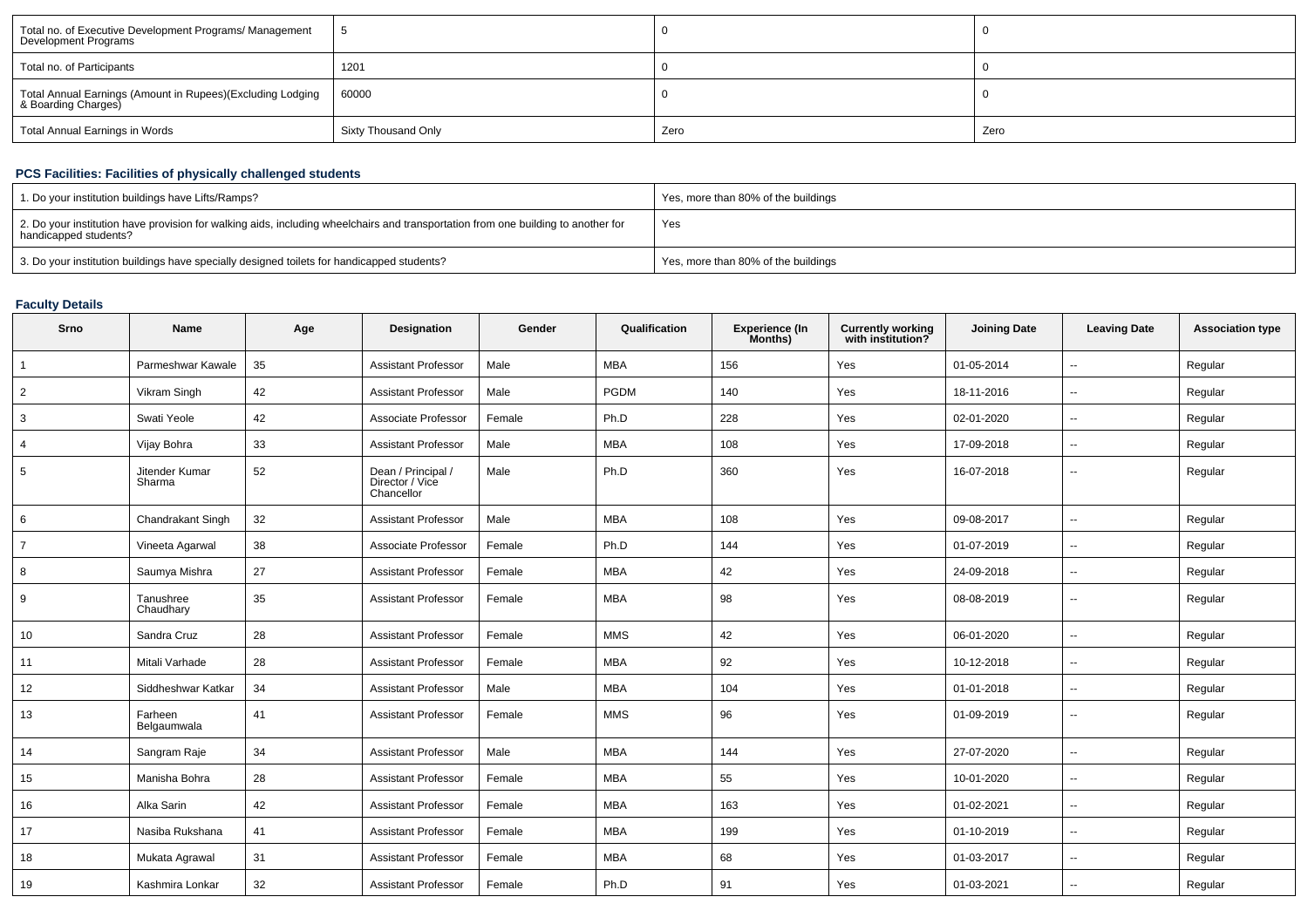| 20     | Pooja Singh          | 27 | <b>Assistant Professor</b> | Female | <b>MBA</b>   | 32             | Yes | 11-11-2019 | $\overline{\phantom{a}}$ | Regular  |
|--------|----------------------|----|----------------------------|--------|--------------|----------------|-----|------------|--------------------------|----------|
| 21     | Raju Vazahapilly     | 48 | <b>Assistant Professor</b> | Male   | <b>MBA</b>   | 272            | Yes | 01-09-2016 | $\overline{\phantom{a}}$ | Regular  |
| 22     | Shagufta Ashraf      | 33 | <b>Assistant Professor</b> | Female | <b>MBA</b>   | 91             | Yes | 11-01-2020 | $\overline{\phantom{a}}$ | Regular  |
| 23     | Tarana Agrawal       | 32 | Assistant Professor        | Female | <b>PGDRM</b> | 48             | Yes | 25-10-2021 | --                       | Regular  |
| 24     | Pinki Dutta          | 37 | <b>Assistant Professor</b> | Female | <b>MBA</b>   | 127            | Yes | 18-10-2021 | Щ,                       | Regular  |
| 25     | Lambodar Saha        | 55 | Associate Professor        | Male   | Ph.D         | 415            | Yes | 30-10-2021 | Щ,                       | Regular  |
| 26     | Atul Soman           | 57 | <b>Assistant Professor</b> | Male   | M.Tech       | 404            | Yes | 22-11-2021 | Ξ.                       | Other    |
| 27     | Gopal Dutta          | 42 | <b>Assistant Professor</b> | Male   | <b>MBA</b>   | 116            | Yes | 18-11-2019 | $\overline{\phantom{a}}$ | Regular  |
| 28     | Nikhil Sharma        | 40 | <b>Assistant Professor</b> | Male   | M.Tech       | 235            | Yes | 01-08-2016 | Щ,                       | Regular  |
| 29     | Veena Sharma         | 36 | <b>Assistant Professor</b> | Female | MBA          | 77             | No  | 01-07-2019 | 23-06-2021               | Regular  |
| 30     | Anuja Johri          | 42 | <b>Assistant Professor</b> | Female | Ph.D         | 145            | No  | 10-12-2019 | 30-04-2021               | Regular  |
| 31     | Divya Akella         | 42 | <b>Assistant Professor</b> | Female | <b>MBA</b>   | 84             | No  | 09-03-2019 | 30-06-2021               | Regular  |
| 32     | Kapil Kapdiya        | 35 | <b>Assistant Professor</b> | Male   | <b>MBA</b>   | 120            | No  | 03-09-2019 | 15-06-2021               | Regular  |
| 33     | Swati Sharma         | 24 | <b>Assistant Professor</b> | Female | <b>MBA</b>   | 22             | No  | 15-11-2018 | 30-09-2021               | Regular  |
| 34     | Samir Jha            | 50 | <b>Assistant Professor</b> | Male   | <b>MBA</b>   | 312            | No  | 09-11-2020 | 31-07-2021               | Regular  |
| 35     | Deepika Manavat      | 34 | <b>Assistant Professor</b> | Female | MBA          | 84             | No  | 18-01-2021 | 30-06-2021               | Regular  |
| 36     | Sanghita Duttagupta  | 39 | <b>Assistant Professor</b> | Female | <b>MBA</b>   | 75             | No  | 03-10-2019 | 30-04-2021               | Regular  |
| 37     | Anisha Lal           | 28 | <b>Assistant Professor</b> | Female | <b>MBA</b>   | 56             | No  | 09-02-2021 | 30-04-2021               | Regular  |
| 38     | Sadiya Hasan         | 34 | <b>Assistant Professor</b> | Female | MBA          | 38             | No  | 22-10-2019 | 31-07-2021               | Regular  |
| 39     | Purva Chitre         | 28 | <b>Assistant Professor</b> | Female | <b>MBA</b>   | 49             | No  | 01-04-2021 | 12-04-2021               | Regular  |
| 40     | Shivani Singh        | 23 | Assistant Professor        | Female | MBA          | $\overline{7}$ | No  | 05-02-2021 | 31-08-2021               | Regular  |
| 41     | Sarita Rawat         | 43 | <b>Assistant Professor</b> | Female | MBA          | 50             | No  | 15-02-2021 | 30-04-2021               | Regular  |
| 42     | Avinash Anand        | 36 | <b>Assistant Professor</b> | Male   | <b>MBA</b>   | 156            | Yes | 23-10-2017 | $\overline{\phantom{a}}$ | Visiting |
| 43     | Prashant Ubarhande   | 37 | <b>Assistant Professor</b> | Male   | <b>MBA</b>   | 167            | Yes | 16-11-2018 | $\overline{\phantom{a}}$ | Visiting |
| 44     | Madhup Gandhi        | 53 | <b>Assistant Professor</b> | Male   | <b>MBA</b>   | 242            | Yes | 26-10-2017 | $\overline{\phantom{a}}$ | Visiting |
| 45     | <b>Vivek Divekar</b> | 54 | <b>Assistant Professor</b> | Male   | M.COM        | 374            | Yes | 01-06-2020 | $\overline{\phantom{a}}$ | Visiting |
| 46     | Ajit Thatte          | 68 | <b>Assistant Professor</b> | Male   | PGDM         | 541            | Yes | 26-10-2017 | $\overline{\phantom{a}}$ | Visiting |
| $47\,$ | Avinash Kulkarni     | 50 | <b>Assistant Professor</b> | Male   | <b>MPM</b>   | 325            | Yes | 01-06-2020 | Ξ.                       | Visiting |
| 48     | Rati Shukla          | 41 | <b>Assistant Professor</b> | Female | <b>MBA</b>   | 145            | Yes | 01-06-2020 | Щ,                       | Visiting |
| 49     | Priyanka Srivastava  | 41 | <b>Assistant Professor</b> | Female | Ph.D         | 193            | Yes | 26-09-2017 | $\overline{\phantom{a}}$ | Visiting |
| 50     | Abhishek Sood        | 34 | <b>Assistant Professor</b> | Male   | LLB          | 98             | Yes | 19-11-2017 | $\overline{\phantom{a}}$ | Visiting |
| 51     | Vijay Haldavnekar    | 66 | <b>Assistant Professor</b> | Male   | LLB          | 456            | Yes | 18-12-2018 | $\overline{\phantom{a}}$ | Visiting |
| 52     | Pranav S Dev         | 55 | <b>Assistant Professor</b> | Male   | Ph.D         | 384            | Yes | 12-03-2021 | н,                       | Visiting |